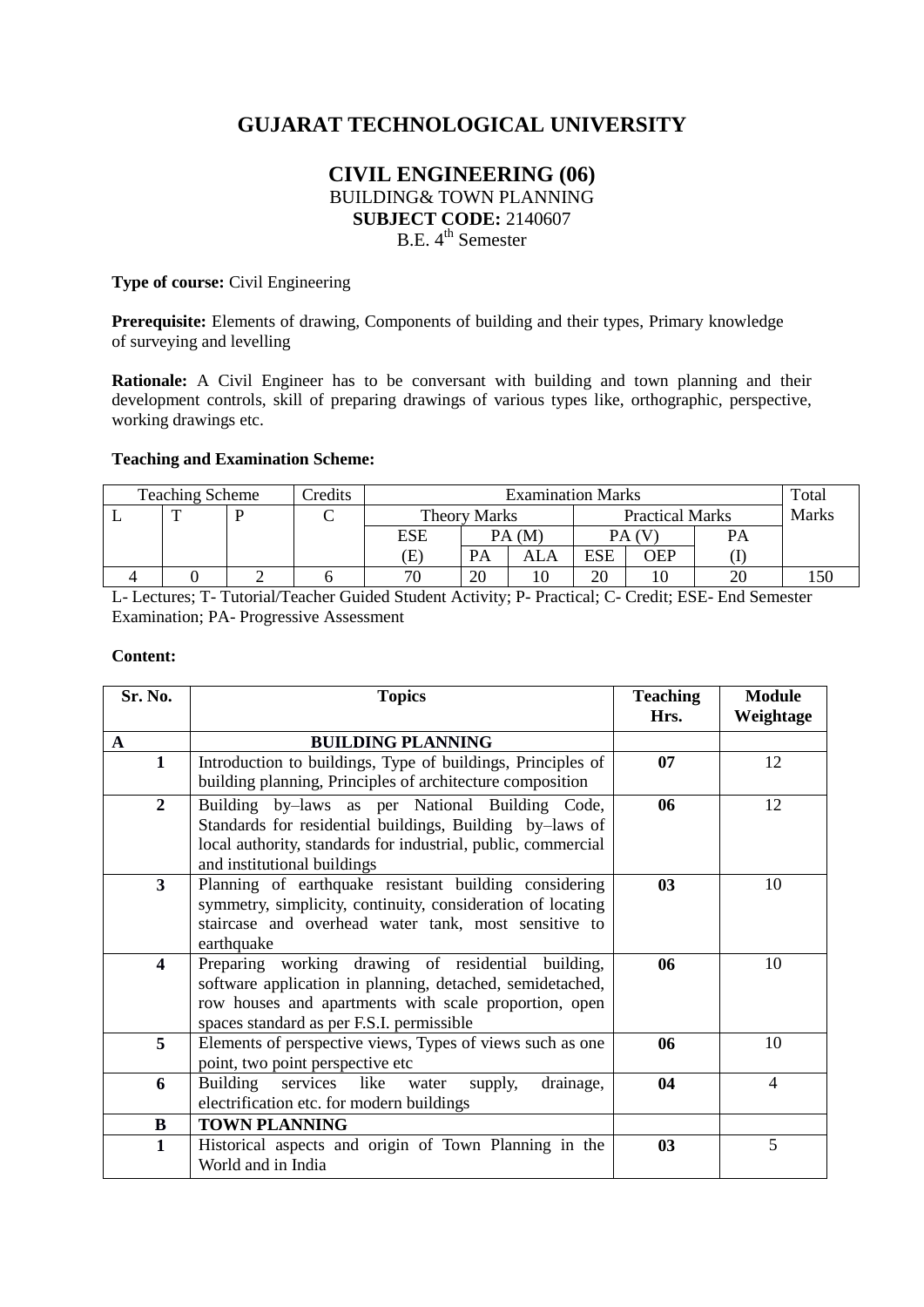|   | Necessity of Civic surveys for Planning purpose, types,<br>data and its presentation and analysis, Fundamental<br>principles of Town Planning                 | 0 <sub>5</sub> |   |
|---|---------------------------------------------------------------------------------------------------------------------------------------------------------------|----------------|---|
| 3 | Land use Planning and percentage of different Land uses<br>as per category of town.                                                                           | 05             | 8 |
| 4 | Components of town such as Zones, Road Network, CBD,<br>Neighbour hood planning, Development controls for new<br>town planning schemes for growth negotiation | 0 <sub>5</sub> |   |
| 5 | Formation of Slums, Reasons of Slum formation, remedial<br>measures for avoiding slum foundation                                                              | 03             | 8 |
| 6 | Introduction to smart city, its Characteristics as per present<br>scenario.                                                                                   | 03             |   |

## **Suggested Specification table with Marks (Theory):**

| <b>Distribution of Theory Marks</b> |       |         |         |         |  |  |
|-------------------------------------|-------|---------|---------|---------|--|--|
| R Level                             | Level | A Level | N Level | E Level |  |  |
| 10%                                 | 45%   | 35%     | 5%      | 5%      |  |  |

## **Legends: R: Remembrance; U: Understanding; A: Application, N: Analyze and E: Evaluate and above Levels (Revised Bloom's Taxonomy)**

Note: This specification table shall be treated as a general guideline for students and teachers. The actual distribution of marks in the question paper may vary slightly from above table

#### **Reference Books:**

- 1. Planning, designing building by Y. S. Sane, Allies Book Stall
- 2. Town Planning by G. K. Hiraskar
- 3. National Building Code-2005, New Delhi
- 4. Building Planning, Designing and scheduling by Gurucharan Singh, Standard Book House, New Delhi
- 5. General Development Control Regulations published by AUDA and GICEA
- 6. Building Drawing by M. G. Shah, C. M. Kale and S. Y. Patki, Tata Mc Graw Hill, New Delhi
- 7. Town Planning by S.C. Rangwala, Charotar publishing House, Anand
- 8. Architecture- Form, Space and Order by Francis D.K. Ching
- 9. Architectural Graphics by Francis D.K. Ching

## **Course Outcomes**:

After studying this subject students will be able to:

- **1.** Comprehend local building bye-laws and provisions of National Building Code in respect of building and town planning
- **2.** Discuss various aspects of principles of planning and architecture in planning building and mass composition
- **3.** Explain the principles of planning and design considerations to construct earthquake resistant building
- **4.** Prepare working drawings, foundation plans and other executable drawings with proper details for residential buildings

#### **List of Experiments:**

Term Work:  $(A)$ Four A1 Size Drawing sheet: